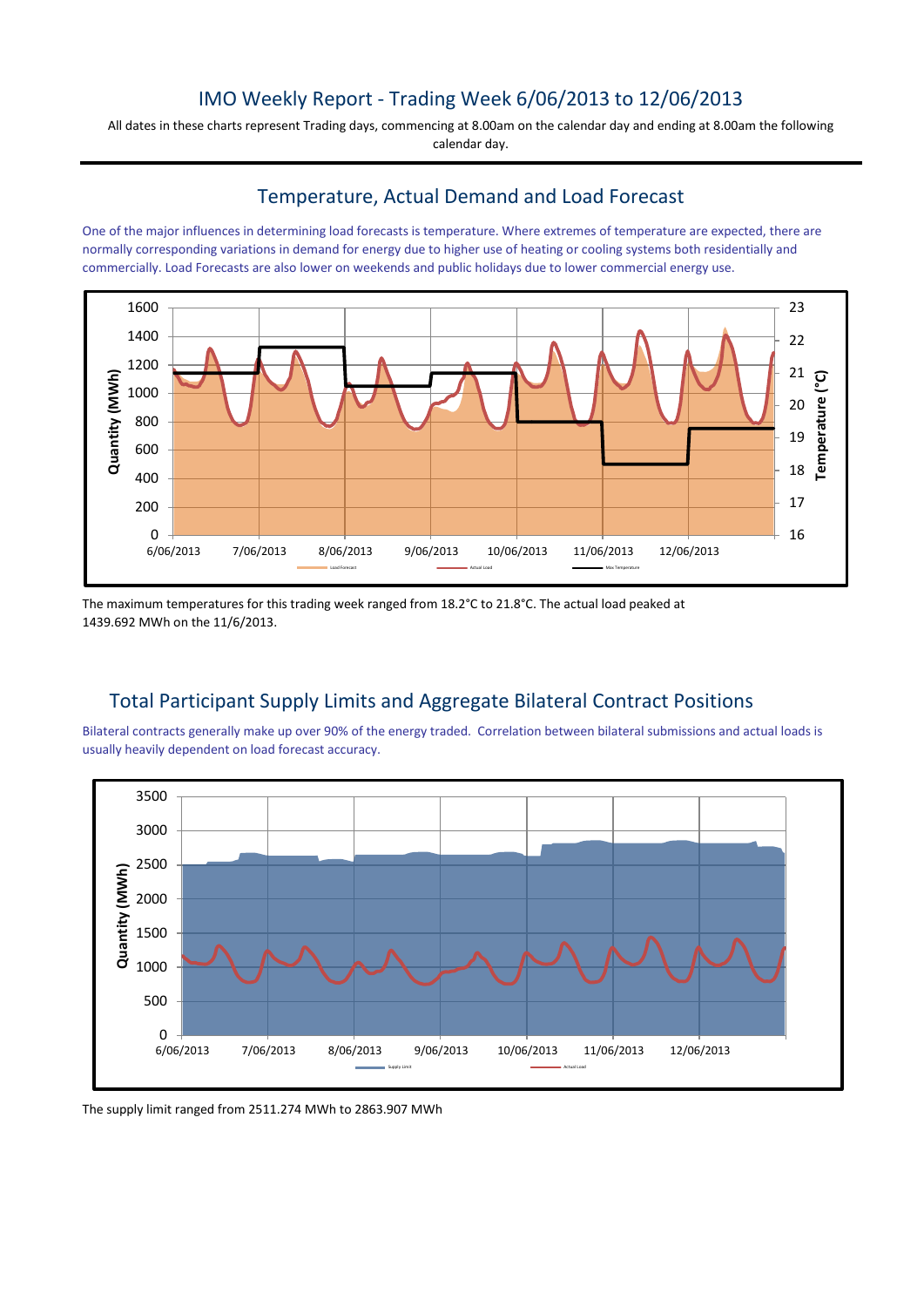#### Net Balancing Market Trades

Bilateral contracts and STEM trading are generally based on the forecast energy requirements of Participants. When the forecast requirements are higher or lower than the actual requirements for a day, this Market energy must be bought and sold in the balancing mechanism. This graph shows the estimated net balancing trades.



The majority of the balancing activity this week occurred within Balancing Demand. The maximum balancing demand for the week reached 128.018 MWh on the 6/6/2013. The maximum balancing supply for the week reached -137.312 MWh on the 12/6/2012.

### Total Traded Energy

This chart represents a comparison between the total net energy that is traded in Bilateral Contracts, the STEM and the balancing mechanism. Balancing Supply represents cases in which the total contract position is greater than the demand and customers must supply energy back to balancing. Balancing Demand represents cases in which the total contract position is less than the demand and customers must purchase energy from balancing.



Total balancing supply equalled -4772.7 MWh whereas total balancing demand equalled 9312.21 MWh. The Total STEM Traded quantity was 27441.516 MWh, with the STEM Clearing Quantity ranging between 6.382 MWh and 222.721 MWh.